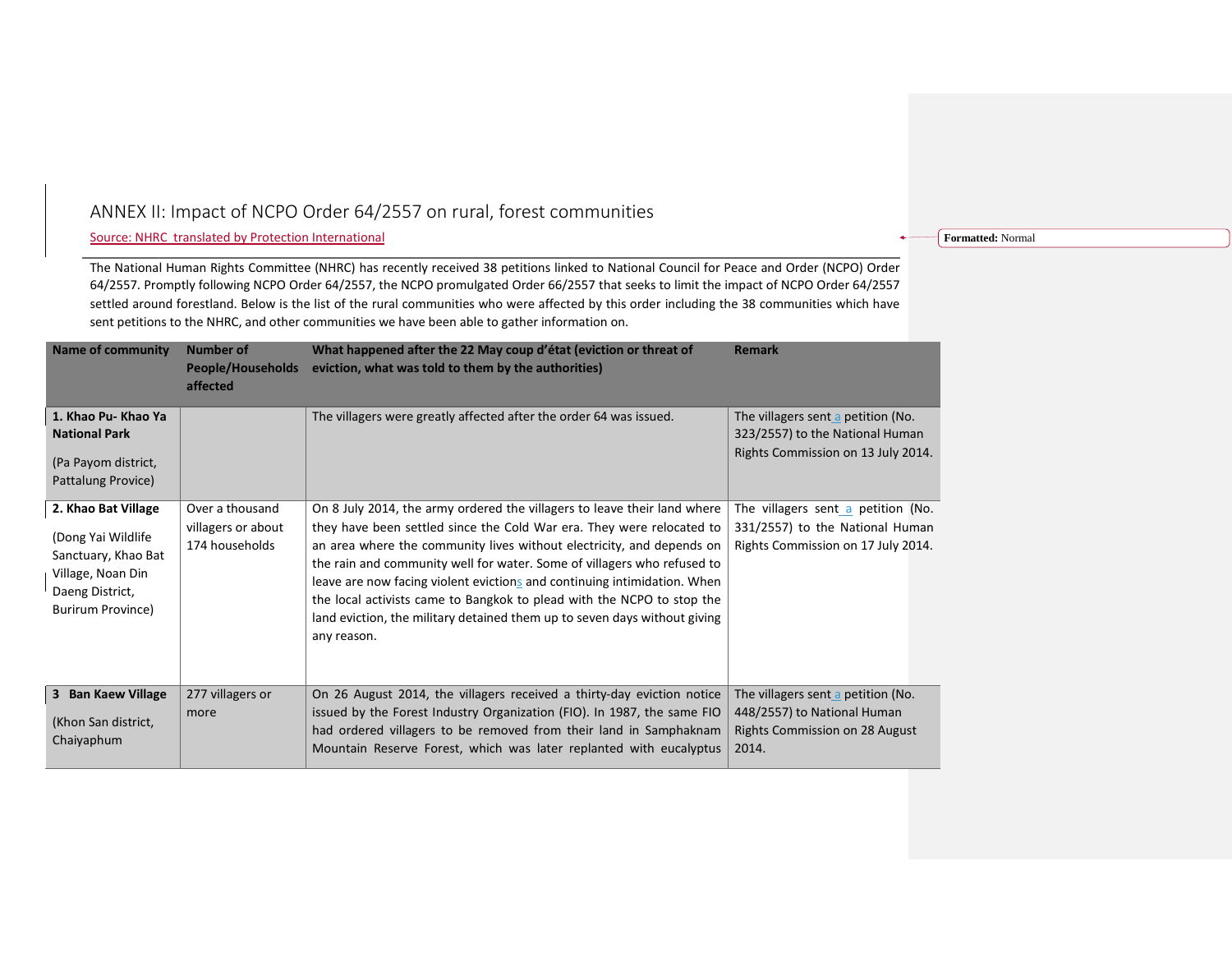| Province)                                                                                                           |                                                                                                               | trees used in the paper industry. There was no financial assistance or<br>compensation for the relocation of the villagers. The villagers who refuse<br>to leave their land will likely to face arrest.                                                                                                                                                                                         |                                                                                                                 |
|---------------------------------------------------------------------------------------------------------------------|---------------------------------------------------------------------------------------------------------------|-------------------------------------------------------------------------------------------------------------------------------------------------------------------------------------------------------------------------------------------------------------------------------------------------------------------------------------------------------------------------------------------------|-----------------------------------------------------------------------------------------------------------------|
| Jratabiap Village<br>4<br>(Sakon Nakorn)                                                                            | 37 villagers were<br>arrested and held<br>on bail                                                             | Large areas of the villagers' rubber tree plantation were cut down off<br>after NCPO Order 64/2557 was issued. There is reportedly a high<br>possibility that the authorities have a plan to clear-cut more rubber trees<br>in the area by the end of the year. This would mean income deprivation<br>of over a thousand households.                                                            |                                                                                                                 |
| 5 Ban Tub Kuea -<br><b>Prung Moo</b><br>(บ้านทับเขือ ปลักหมู)<br>(Trung Province<br>and Pattalung<br>Province)      | 3 villagers were<br>asked to destroy<br>their rubber trees<br>and 1 was charged<br>with a criminal<br>lawsuit | The park authorities had given warrants to the villagers to clear-cut their<br>rubber trees and destroy their houses. Yet, authorities then filed a<br>criminal lawsuit against one villager. These actions by the authorities<br>were done in line with the NCPO Order 64/2557, which places causes a<br>greater impact on the poor and the landless rathermore than wealthy<br>the investors. | The villagers sent a petition (No.<br>359/2557) to the National Human<br>Rights Commission on 23 July 2014      |
| 6 Song Phi Nong<br><b>Sub-District</b><br>(Tha Sae district,<br>Chumpon)                                            |                                                                                                               | On 23 July 2014, the park authorities clear-cut a rubber tree plantation<br>totaling of 3 Rai (1.19 acres), in an area where villagers have been settled<br>since 1974; there are some rubber tree plantations in the same area<br>owned by different people which were not destroyed.                                                                                                          | The villagers sent a petition (No.<br>361/2557) to the National Human<br>Rights Commission on 23 July 2014      |
| Phu Hin Rong Kla<br>$\overline{7}$<br><b>National Park</b><br>(In Nakorn Thai<br>district, Phitsanulok<br>province) |                                                                                                               | In 2007, forest authorities launched a project that allowed villagers to<br>grow agricultural plants in an area of 1,200 rais (474 acres). Following<br>the coup, the forest authorities, police officers, and government officials<br>came to arrest those villagers who are under this project.                                                                                               | The villagers sent a petition (No.<br>388/2557) to the National Human<br>Rights Commission on 1 August<br>2014. |
| <b>Ban Num Pi</b><br>8<br>(Thungchang sub<br>district, Thungchang                                                   | 101 household<br>were affected by<br>land eviction                                                            | On 17 July 2014, the government officials, soldiers, and forest authorities<br>forcibly evicted villagers from the land, claiming that the community has<br>illegally occupied it; this has resulted in income deprivation for 101                                                                                                                                                              | The villagers sent a petition (No.<br>421/2557) to the National Human<br>Rights Commission on 4 August          |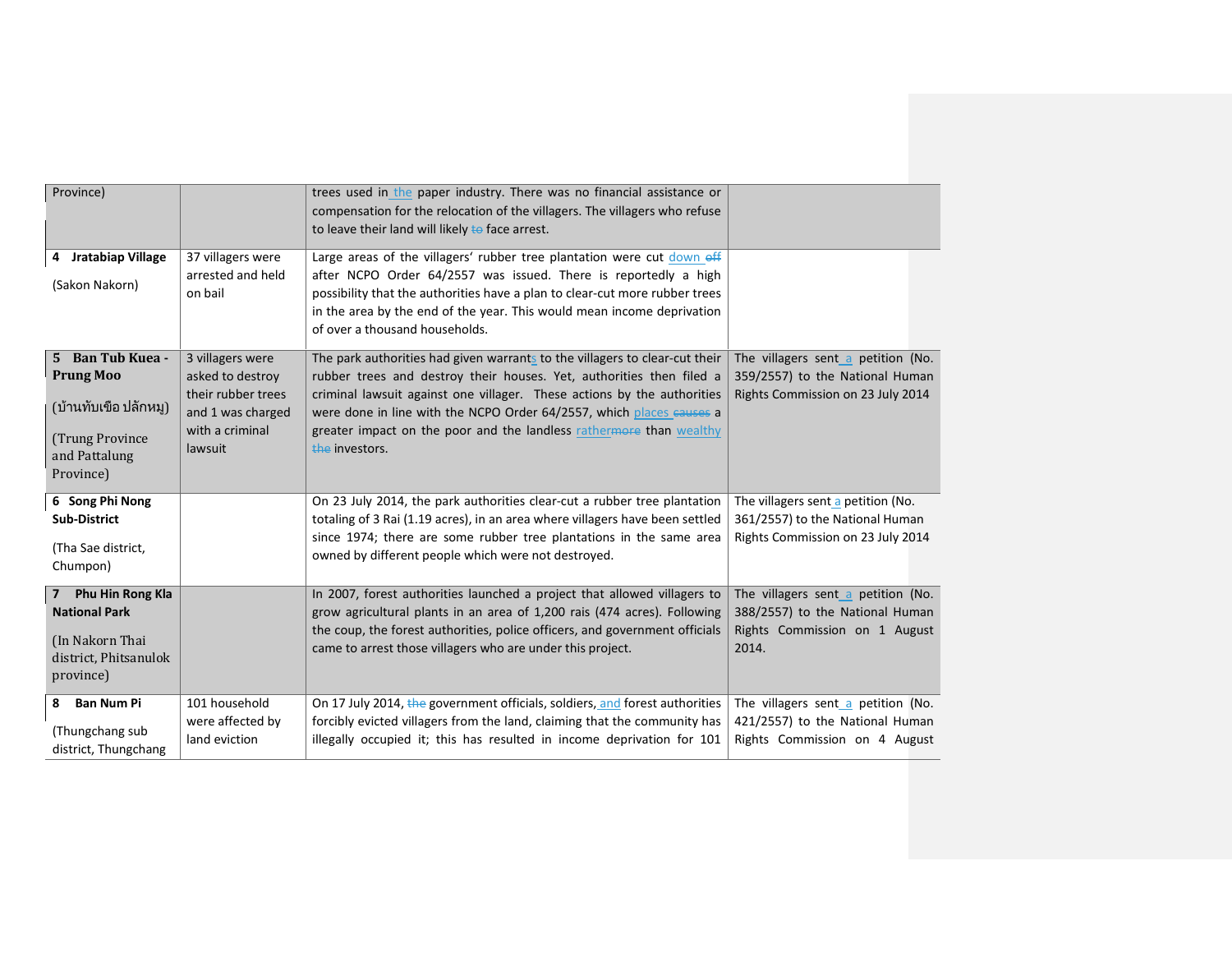| district, Nan<br>province)                                                  | practices | households.                                                                                                                                          | 2014                                     |  |
|-----------------------------------------------------------------------------|-----------|------------------------------------------------------------------------------------------------------------------------------------------------------|------------------------------------------|--|
| <b>Tung Sum</b><br>9                                                        |           | Sub district Administrative Organization (SAO) used NCPO Order 64/2557                                                                               | The villagers sent a petition (No.       |  |
| <b>Village</b>                                                              |           | against the villagers who have been settled and made their means of                                                                                  | 426/2557) to the National Human          |  |
| (Ban Hun sub district,<br>Kasetsumboon<br>district, Chaiyaphum<br>province) |           | living in the area where it is not considered a forested or protected area.                                                                          | Rights Commission on 27 July 2014        |  |
| 10 Mai Fat sub                                                              |           | On 8 July 2014, National Park sent warrants to some people in the area                                                                               | The villagers sent a petition (No.       |  |
| district                                                                    |           | of Pak Meng Beach and filed a legal lawsuit against them.                                                                                            | 434/2557) to the National Human          |  |
| (Sikao district, Trang<br>province)                                         |           |                                                                                                                                                      | Rights Commission on 19 August<br>2014   |  |
| 11 Ban Khao Phu,                                                            |           | The forest authorities have ordered the villagers from three villages who                                                                            | The villagers sent a petition (No.       |  |
| <b>Bang Pa Kaeh</b>                                                         |           | are the members of Rak Jao Mai Network to destroy their houses in an                                                                                 | 456/2557) to the National Human          |  |
| (Bangsak, Kantang<br>District, Trang<br>Province)                           |           | area totaling 58 rais (around 23 acres). Most of them are considered to<br>be poor and have been residing there for generations.                     | Rights Commission on 28 August<br>2014   |  |
| 12 Tham Pha Thai                                                            |           | Northern Peasants Federation sent a petition to the National Human                                                                                   | The villagers sent a petition (No.       |  |
| <b>National Park</b>                                                        |           | Rights Commission complaining that                                                                                                                   | 466/2557) to the National Human          |  |
| (Jae Hom district,<br>Lumpang province)<br><b>Royal Reforestation</b>       |           | (1) On 17 August 2014, the forest authorities had come to cut down<br>rubber trees, palm oil trees, and other fruit trees grown by the<br>villagers. | Rights Commission on 4 September<br>2014 |  |
| <b>Project Area</b>                                                         |           | (2) It is reported that the forest authorities have a plan to evict a                                                                                |                                          |  |
| (Na Khae sub district,<br>Ngao district,<br>Lumpang province)               |           | land area totaling 2,500 rais (approximately 988 acres) in an<br>attempt to proceed with the royal project.                                          |                                          |  |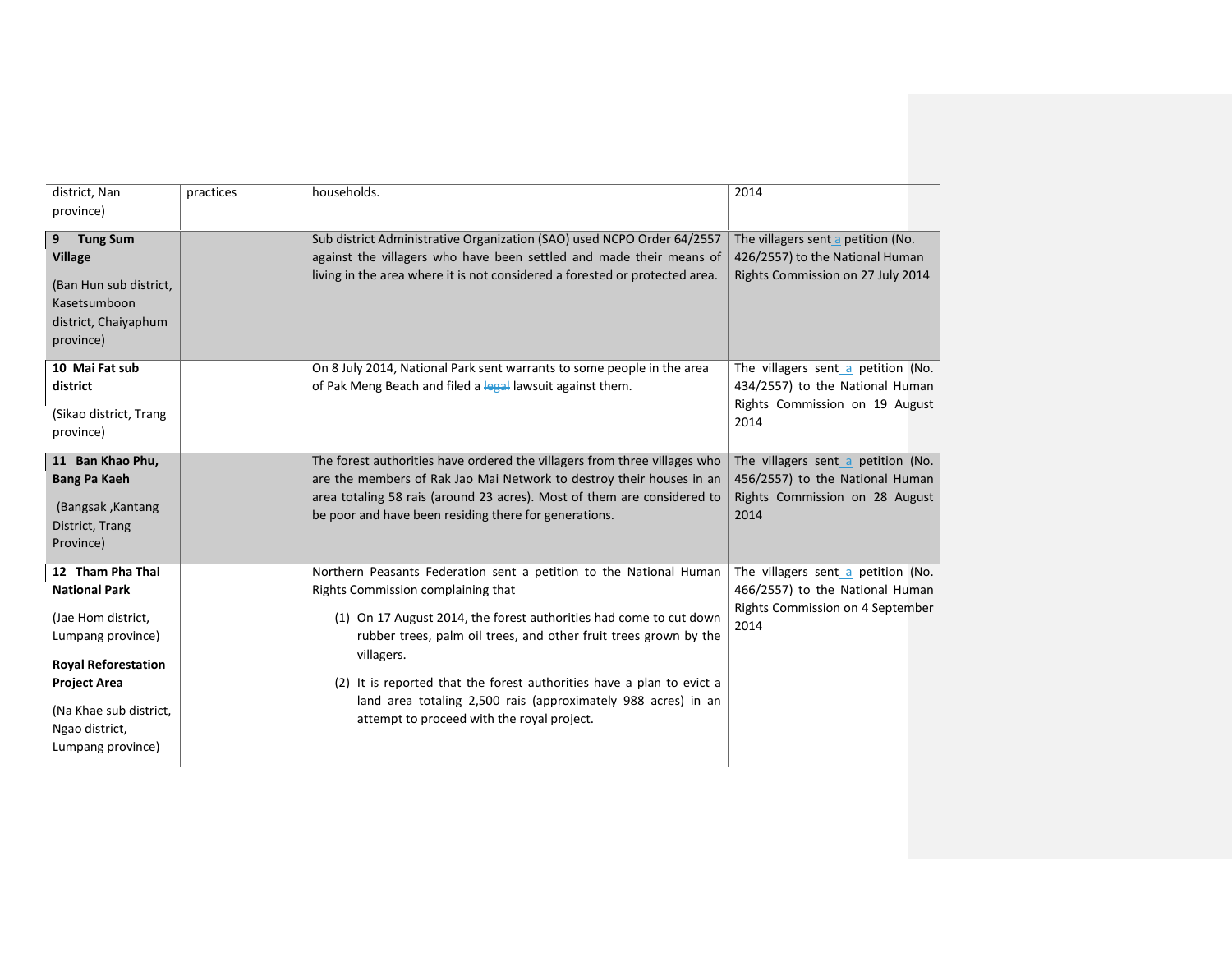| <b>Baan Tung Pa</b><br>13<br>Ka<br>(Moo 8, Mae La<br>Luang sub district,<br>Mae La Noi District,<br>Mae Hong Son<br>province) | Authorities filed<br>lawsuits against 39<br>villagers. | On 28 August 2014, authorities filed a legal suit against 39 villagers;- all<br>of them are indigenous hill tribe Karen and are low-income earners.                                                                                                                                          | The villagers sent a petition (No.<br>462/2557) to the National Human<br>Rights Commission on 4 September<br>2014                   |
|-------------------------------------------------------------------------------------------------------------------------------|--------------------------------------------------------|----------------------------------------------------------------------------------------------------------------------------------------------------------------------------------------------------------------------------------------------------------------------------------------------|-------------------------------------------------------------------------------------------------------------------------------------|
| 14 Ban Huai Ma<br>Kang<br>(Mae Suai District,<br>Chiang Rai Province)                                                         |                                                        | The Ssoldiers and forest authorities issued a warrant in the area claiming<br>that it the area was trespassed by investors despite the governor having<br>said that the area was rightfully allocated for agriculture.                                                                       | The villagers sent a petition (No.<br>463/2557) to the National Human<br>Rights Commission on 5 September<br>2014                   |
| 15 Ban Dong Yen<br>Pattana<br>(Non Din Daeng,<br>Burirum)                                                                     |                                                        | The villagers were ordered to vacate land that is under a community<br>land title.                                                                                                                                                                                                           | villagers sent a<br>petition<br><b>The</b><br>(No.464/2557)<br>to the<br>National<br>Human Rights Commission on 8<br>September 2014 |
| 16 Ban Non Jaroean<br>(Puphan district,<br>Sakon Nakorn<br>province)                                                          | 6 villagers were<br>evicted from their<br>land         | On 10 August 2014, government officials and forest authorities evicted 6<br>villagers who own land which totals 150 rais (60 acres). They demanded<br>that those who have legal claim to the land must present their<br>documents otherwise all constructions on the land will be destroyed. | villagers<br>petition<br>The<br>sent<br>(No.478/2557) to the National<br>Human Rights Commission on 1<br>September 2014             |
| 17 Ban Dan Mec<br>(Sam Chai district,<br>Kalasin Province)                                                                    |                                                        | On 25 July 2014 police officers, government officials, and soldiers<br>collected the villagers' identity cards and investigated the villagers'<br>houses. A lawsuit was filed against the villagers by the authorities on the<br>charge of illegally claiming the land.                      | The villagers sent a petition (No.<br>479/2557) to the National Human<br>Rights Commission on 1 September<br>2014.                  |
| 18 Tha Ma Phai<br>(Chaiya Phum<br>province)                                                                                   |                                                        | The villagers were ordered to leave their land.                                                                                                                                                                                                                                              | The villagers sent a petition (No.<br>480/2557) to the National Human<br>Rights Commission on 9 September                           |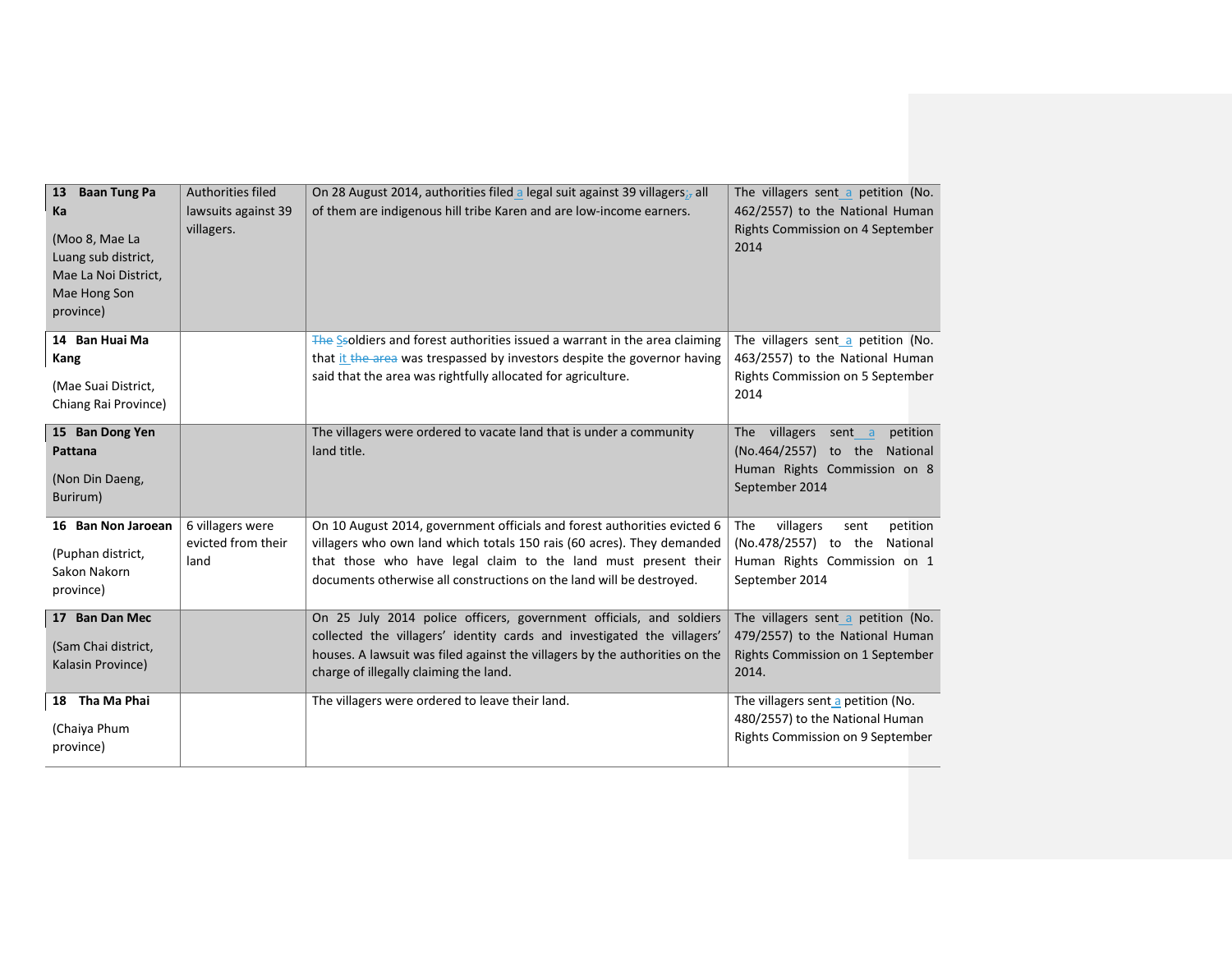|                                                                                                     |                                                                  |                                                                                                                                                                                                                                                                                                                                                                                                                                 | 2014.                                                                                                             |
|-----------------------------------------------------------------------------------------------------|------------------------------------------------------------------|---------------------------------------------------------------------------------------------------------------------------------------------------------------------------------------------------------------------------------------------------------------------------------------------------------------------------------------------------------------------------------------------------------------------------------|-------------------------------------------------------------------------------------------------------------------|
| Um Mao sub<br>19<br>district<br>(That Phanom,<br>Nakorn Phanon<br>province)                         |                                                                  | The villagers were considered to be land encroachers by authorities after<br>NCPO Order 64/2557 was issued.                                                                                                                                                                                                                                                                                                                     | The villagers sent a petition (No.<br>459/2557) to the National Human<br>Rights Commission on 9 September<br>2014 |
| 20 Ban Huay Hok<br>(Mueang Haeng Sub-<br>district, Wiang Haeng<br>District, Chiang Mai<br>Province) |                                                                  | The forest authorities launched the forest crackdown against the<br>villagers who have been using the land for rice paddy fields. The land<br>eviction conducted by the authorities rendered the villagers jobless and<br>unable to pay for their children's education and support their families as<br>a result. The villagers sent a petition (No. 511/2557) to the National<br>Human Rights Commission on 25 September 2014. | การจัดการทรัพยากรปาก<br>ในบบบองที่หลากหลาย                                                                        |
| 21<br><b>Ban Haeng</b><br>(Rak Ban Haeng, Ngo<br>District, Lampang<br>Province)                     | Villagers have been<br>summoned by the<br>soldiers. <sup>1</sup> | The villagers have submitted the document to the Chiang Mai<br>Administrative Court to revoke the permit that allows Kiew Lueng Co. to<br>use the forest area for lignite mining. The operation has been done<br>without public participation and proper Environmental Impact<br>Assessment (EIA). <sup>2</sup>                                                                                                                 |                                                                                                                   |

 $\overline{a}$ 

<sup>1</sup> Protection International field visit December ,2013

<sup>2</sup> <http://www.prachatai.com/journal/2014/11/56397>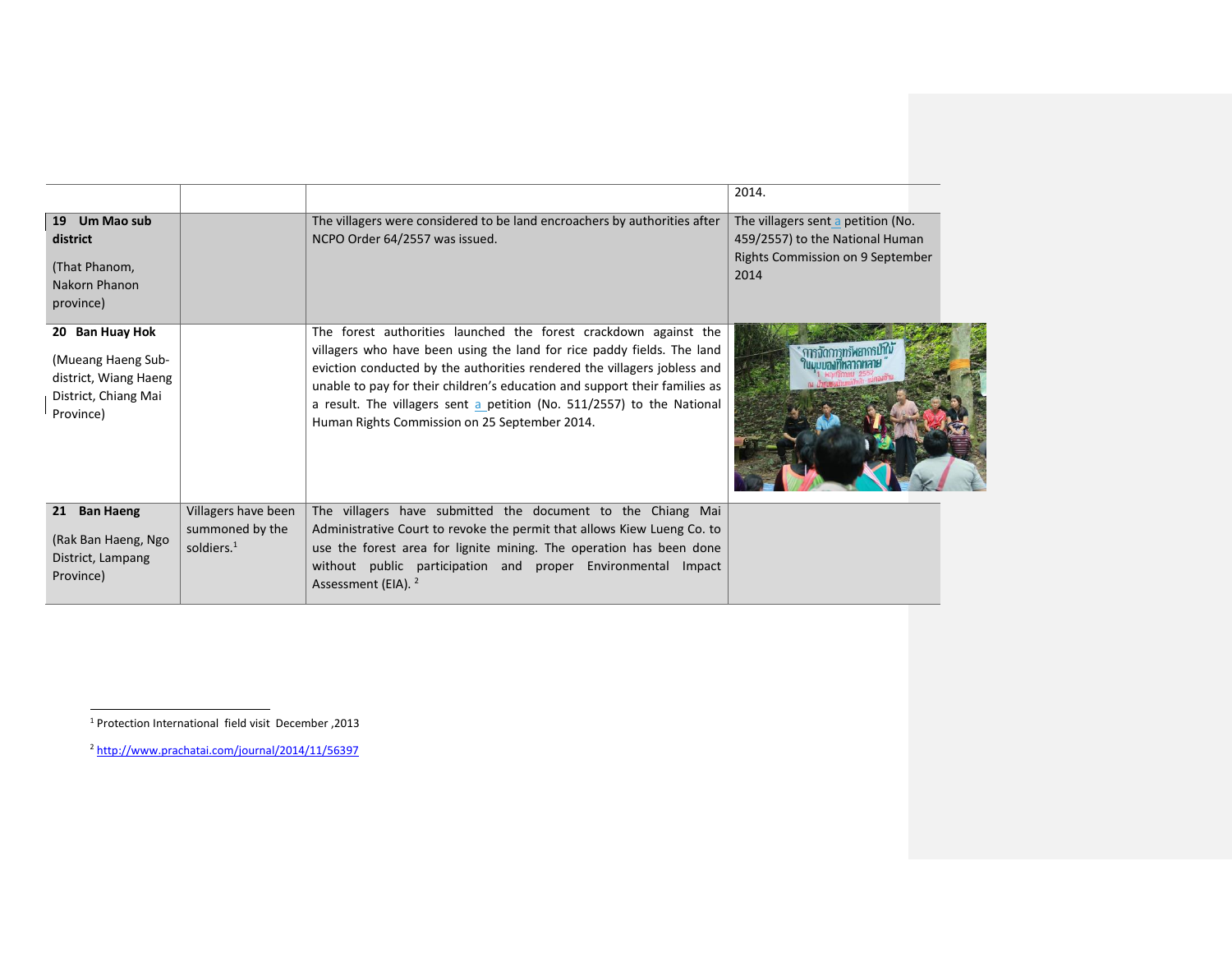| 22 Ban<br><b>Huaynamtuen Mae</b><br><b>Pong National</b><br><b>Reserve Forest</b><br>(Ngao District,<br>Lampang Province) | Authorities filed a<br>lawsuit against an<br>indigenous hill tribe<br>man.                         | On 30 October, provincial prosecutors filed three lawsuits against a<br>villager, who is an indigenous hill tribe man, on the charge of illegally<br>claiming the National Reserve Forest where he has been living for 30<br>years. Prior to that, soldiers, forest authorities, and government officials<br>had come to the land and had clear-cut his rubber trees and other fruit<br>trees. Their action is in line with the NCPO Order 64/2557. The<br>interrogation process against him has been done outside a courtroom<br>without proper translation services or his lawyers' presence. Mr. Amae<br>Maao, who has limitations in communicating in Thai, pleaded guilty to<br>the charges. $3$ |                                                                                                                     |
|---------------------------------------------------------------------------------------------------------------------------|----------------------------------------------------------------------------------------------------|-------------------------------------------------------------------------------------------------------------------------------------------------------------------------------------------------------------------------------------------------------------------------------------------------------------------------------------------------------------------------------------------------------------------------------------------------------------------------------------------------------------------------------------------------------------------------------------------------------------------------------------------------------------------------------------------------------|---------------------------------------------------------------------------------------------------------------------|
| 23 Pakayaw Karen<br>(Tung Pa Ka District,<br>Mae Hong Son<br>Province)                                                    | 39 Pakayaw Karen<br>were convicted on<br>charges and<br>sentenced to<br>imprisonment and<br>fines. | The 39 Pakayaw Karen were arrested by the soldiers and charged with<br>illegal logging and forest encroachment. The court decided that 24 of<br>them would be sentenced with one to seven years' imprisonment.<br>Fifteen others were fined 10,000- 20,000 baht. Two died before the<br>verdict was read. (Areerat, 2014) <sup>4</sup>                                                                                                                                                                                                                                                                                                                                                                |                                                                                                                     |
| 24 Plai Phraya<br><b>District</b><br><b>Krabi Province</b>                                                                | Lawsuits were filed<br>against 85 villagers,<br>and more than 500<br>households are<br>affected    | On 15 September, soldiers, forest authorities, and police came to<br>remove the houses of villagers. The villagers are also prevented to enter<br>the area and are now attempting to find new jobs in order to earn a<br>living.                                                                                                                                                                                                                                                                                                                                                                                                                                                                      | The villagers sent a petition (No.<br>512/2557) to the National Human<br>Rights Commission on 29<br>September 2014. |

<sup>3</sup> The same as No. 12 in the list, Petition No. 466/2557

<sup>4</sup> This is the same as No. 13 in the list, Petition No. 462/2557

 $\overline{a}$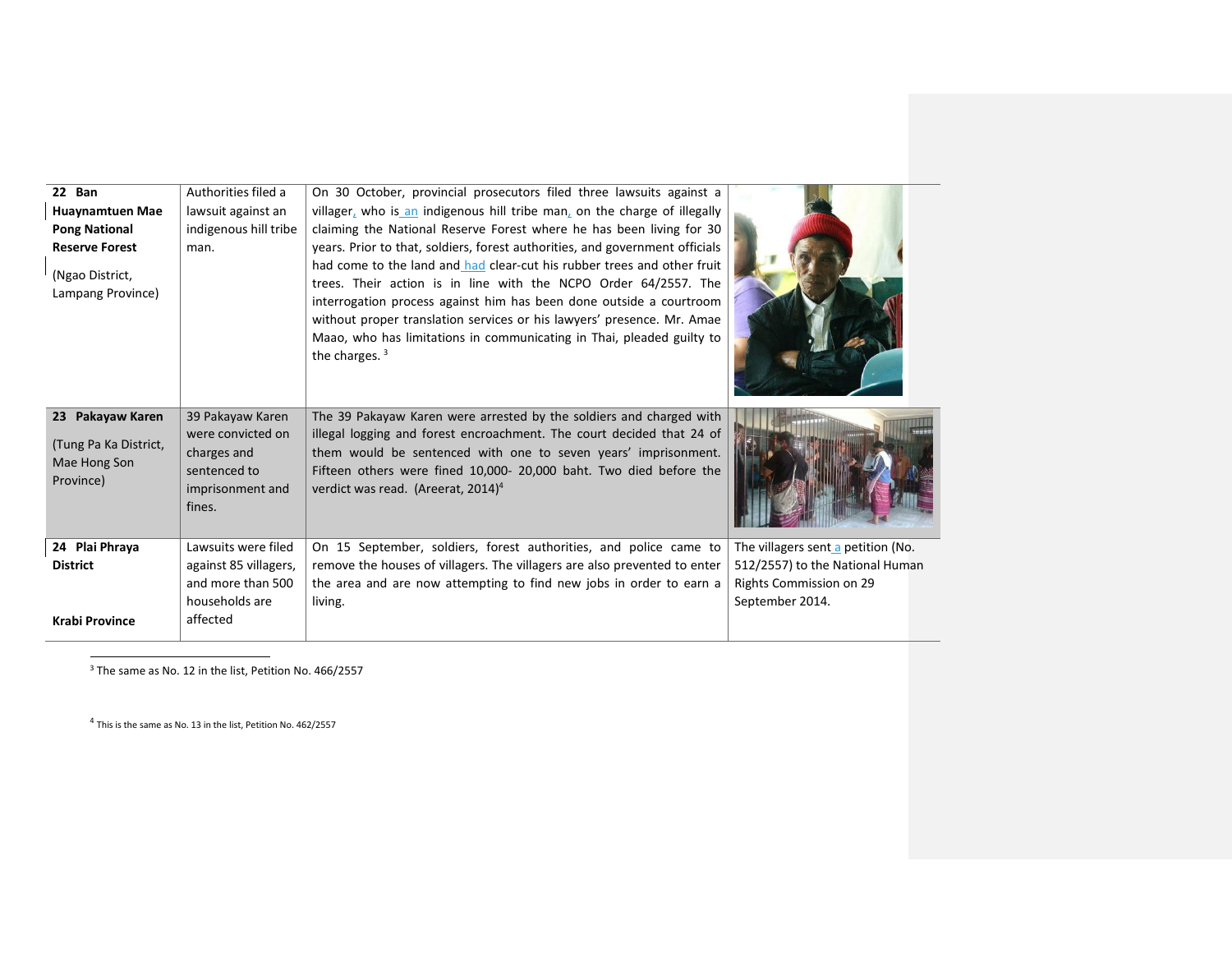| 25 the Phu Pan<br>Mount, in Ban Non<br>Charoen, Phu Pan<br>District, Sakon<br>Nakhon. |                                            | There were violent incidences on the Phu Pan Mount in June 2014, one<br>month after the military coup. Combined forces of forestry, military and<br>police officials destroyed rubber trees grown by 18 families covering an<br>the area of 153 acres in Ban Non Charoen, Phu Pan District, and Sakon<br>Nakhon. And later in October 2014, 37 villagers were arrested and<br>pressed with charges concerning the occupation of a Forest Reserve area<br>in the same district and province as in the first case.                                                                                                                                                               | The villagers sent a petition (No.<br>73/2556) to the National Human<br>Rights Commission on 12 Feb 2556                                                                                            |
|---------------------------------------------------------------------------------------|--------------------------------------------|--------------------------------------------------------------------------------------------------------------------------------------------------------------------------------------------------------------------------------------------------------------------------------------------------------------------------------------------------------------------------------------------------------------------------------------------------------------------------------------------------------------------------------------------------------------------------------------------------------------------------------------------------------------------------------|-----------------------------------------------------------------------------------------------------------------------------------------------------------------------------------------------------|
| 26. Kok Yao<br>community in<br>Tambon Thung Luilai,<br>Chaiyaphum,                    |                                            | About 33 families or 100 people, are being pressured to accept a deal to<br>be resettled in a plot about 45 kilometers from their existing land. <sup>5</sup>                                                                                                                                                                                                                                                                                                                                                                                                                                                                                                                  |                                                                                                                                                                                                     |
| 27. Moo 5, Huayton<br>Sub-district, Mueng<br>District, Chaiyapum                      | 11 villagers<br>arrested by<br>authorities | Villagers who stay in Moo 5, Baan Kamnoi, Huayton Sub-district, Mueng<br>district, and Chaiyapum were being threatened by the Forest rangers<br>(guns were fired around the village and at the villagers) in the Tadtone<br>and Pu Lae Ka National Parks. 11 villagers were arrested. They<br>requested help from many authorities but have received none. to no<br>avail.                                                                                                                                                                                                                                                                                                     | The villager sent <sup>a</sup> petition (No.<br>269/2556) to the National Human<br>Rights Commission on 11 June<br>2013                                                                             |
| 28. Moo 5, Sanien<br>Sub-district, Mueng<br>District, Nan                             |                                            | The authorities seized agricultural equipment and land from Baan<br>Songkaew villagers. Later the villagers and Nan Governor had a meeting<br>at the provincial police station and they all agreed that the police would<br>not seize the agricultural equipment and land from villagers until the<br>land problem is solved. On 4 <sup>th</sup> June 2013, the head of village and the<br>authorities came to the community again and seized the villager's<br>agriculture equipment. The authorities claimed that the villagers had<br>used the land of Nam Yao-Nam Soud Conservation Forest and Tam Pa<br>Tuub Conservation Forest, even though they had made an agreement. | The villager sent petitions (No.<br>304/2556, 469/2557, 338/2556<br>and 538/2557) to the National<br>Human Rights Commission on 1<br>July 2013, 8 July 2013, 4 September<br>2014 and 8 October 2014 |

 $\overline{a}$ <sup>5</sup> The same as No. 3 in the list, Petition No. 448/2557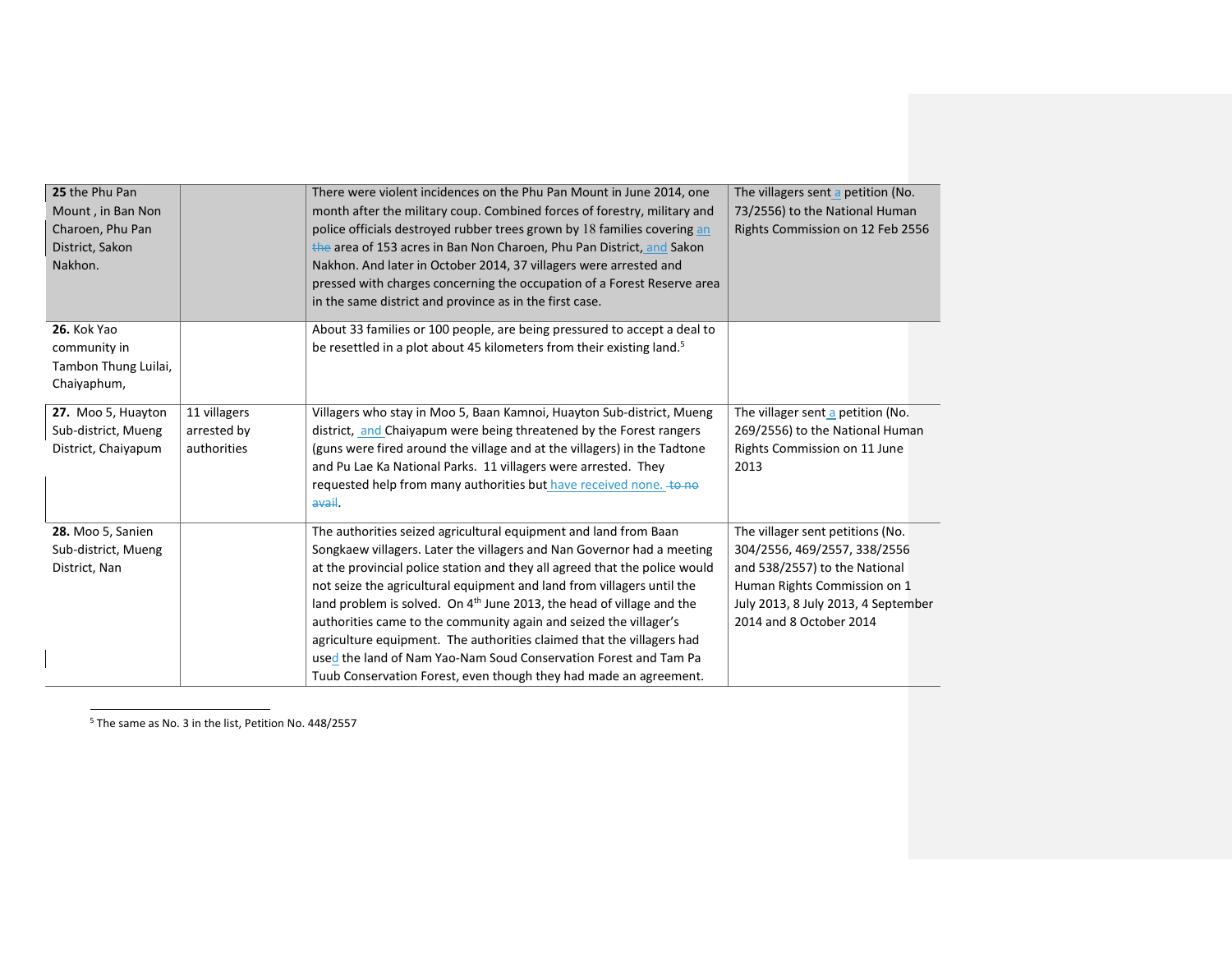|                                                                                                    | After the NCPO order, the villagers were ordered to leave the land.<br>Another case was that the forest rangers (NorNor10) and 1 officer had<br>expelled a villager from the land even though he/she had shown land<br>usage permission to the officers but they refused to accept it. The<br>authorities threatened this villager saying that they will file a lawsuit<br>against him/her if he/she had not moved out of the land. This villager<br>was so afraid, signed the paper accepting that he/she was trespassing<br>into the forest and returned the land back to the Forest Department.<br>He/she feels that this action was against the NCPO order 66/2557. |                                                                                                                   |
|----------------------------------------------------------------------------------------------------|-------------------------------------------------------------------------------------------------------------------------------------------------------------------------------------------------------------------------------------------------------------------------------------------------------------------------------------------------------------------------------------------------------------------------------------------------------------------------------------------------------------------------------------------------------------------------------------------------------------------------------------------------------------------------|-------------------------------------------------------------------------------------------------------------------|
| 29. Moo 3,<br>Thonglang Sub-<br>district, Houykod<br>District, Uthaithanee                         | The Forest rangers arrested villagers and put a sign-board to barring the<br>villagers from staying on/using the land. Authorities claimed that this<br>land belonged to the Forest Department. The villagers claimed that they<br>have stayed here since 1977 (B.C. 2520) and paid local maintenance<br>taxes every year even though they do not have any supporting<br>documents. Later the villagers wereare ordered to leave according to<br>NCPO Order 64/2557.                                                                                                                                                                                                    | The villager sent a petition (No.<br>268/2557) to the National Human<br>Rights Commission on 24 June<br>2014      |
| 30. Klongsai Pattana<br>Community, Saithong<br>Sub-district,<br>Chaiyaburi District,<br>Suratthani | The villagers filed a petition with NHRC saying that 50 officers from ISOC<br>came to their community and in searcheding of their houses and tried to<br>convince the villagers to leave the community by claiming that the<br>owner of this land had bought it from Mr. Sunthorn and Mr. Wisit <sub>J</sub> Tthey<br>also ordered the villagers to submit their supporting documents for on<br>using this land to ISOC.                                                                                                                                                                                                                                                | The villager sent a petition (No.<br>305/2557) to the National Human<br>Rights Commission on 26<br>September 2014 |
| 31. N/A                                                                                            | Request NHRC to investigate all authorities who work according to NCPO<br>order.                                                                                                                                                                                                                                                                                                                                                                                                                                                                                                                                                                                        | Petition No. 334/2557 was filed on<br>23 July 2014                                                                |
| <b>32.</b> Moo 2, Namnao<br>District, Petchaboon                                                   | On 28 April 2014, the rangers from Pupahman National Forest had<br>ordered villagers to cut their rubber trees and leave the land. The<br>villagers a filed a complaint to the Namnao police station. Later the<br>police set up a committee to study and solve this problem but there has<br>been no further process. The villagers then filed a complaint to the                                                                                                                                                                                                                                                                                                      | The villager sent a petition (No.<br>373/2557) to the National Human<br>Rights Commission on 31 July 2014         |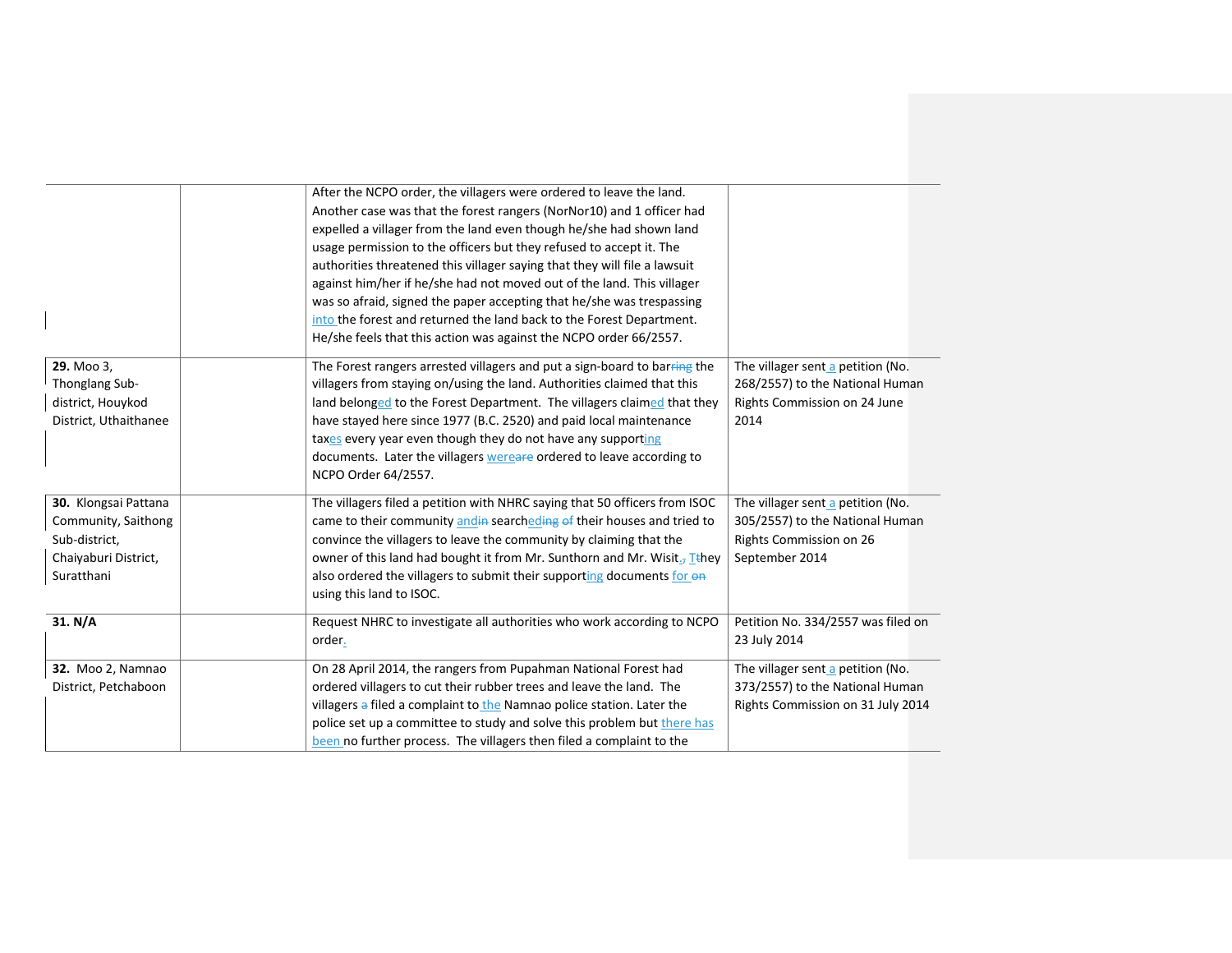|                                                                                                           |                                                                           | Office of the Ombudsman. Then on 8 July 2014 they had an agreement<br>to allow the villagers to stay in the forest according to NCPO order No.<br>66/2557.                                                                                                                                                                                                                                                                                                                                                                                                                                                                                                                                                       |                                                                                                                   |
|-----------------------------------------------------------------------------------------------------------|---------------------------------------------------------------------------|------------------------------------------------------------------------------------------------------------------------------------------------------------------------------------------------------------------------------------------------------------------------------------------------------------------------------------------------------------------------------------------------------------------------------------------------------------------------------------------------------------------------------------------------------------------------------------------------------------------------------------------------------------------------------------------------------------------|-------------------------------------------------------------------------------------------------------------------|
| 33. Moo 10 and Moo<br>11, Arjsamart Sub-<br>district, Mueng<br>District,<br>Nakhonpanom                   | 14 villagers were<br>arrested and later<br>300 villagers were<br>arrested | On 29 July 2014, the police from Nakhonpanom Provincial Police station,<br>military officials and Nakhonpanom administrative officers investigated<br>the land in Pu Kratae Baan Hom, Moo 10 and Moo 11. Authorities<br>arrested 14 villagers claiming that these villagers were trespassing on to<br>forestland, burned trees in the forest and built buildings on forestland.<br>Later, the officers had seized another 300 villagers who stayed in the<br>same area. Villagers claimed that they have a land pre-emption<br>certificate (Nor Sor 2) issued by the government in 1958 and they lived<br>there since their ancestors. They feel that the authorities have treated<br>them very unjustly fairly. | The villager sent a petition (No.<br>413/2557) to the National Human<br>Rights Commission on 14 August<br>2014    |
| 34. Moo 16,<br>Samrongprasart Sub-<br>district, Prangkoo<br>district, Srisaket                            |                                                                           | The authorities withdrew the community's permission to use the land<br>and were expelled from this area according to NCPO Order 64/2557.                                                                                                                                                                                                                                                                                                                                                                                                                                                                                                                                                                         | The villager sent a petition (No.<br>443/2557) to the National Human<br>Rights Commission on 16 August<br>2014    |
| 35. Siengsawan<br>community,<br>Lamnangrong Sub-<br>district, Non<br>Dindaeng District,<br><b>Buriram</b> |                                                                           | On 1-25 July 2014, 100 National Forest officers removed houses and<br>destroyed the villagers' crops. They claimed that they had to do it<br>according to NCPO order 66/2557.                                                                                                                                                                                                                                                                                                                                                                                                                                                                                                                                    | The villager sent a petition (No.<br>482/2557) to the National Human<br>Rights Commission on 8 September<br>2014  |
| 36. Baan Laowoo,<br>Moo 11, Haeng Sub-<br>district, Vienghaeng,<br>Chiangmai                              | Lawsuits were filed<br>against 110 families<br>who stayed at Moo<br>11    | OThe officers from the Department of National Parks, Wildlife and Plant<br>Conservation used the National Park Act B.C. 2504, article No. 16 (1) to<br>expel villagers from Pahdaeng National Park and destroy their houses<br>and crops. Authorities also filed lawsuits against 110 families. The<br>villagers claimed that they had received permission from the<br>government dated 11 May 1999 (B.C. 2542) to stay in this area.                                                                                                                                                                                                                                                                            | The villager sent a petition (No.<br>509/2557) to the National Human<br>Rights Commission on 29<br>September 2014 |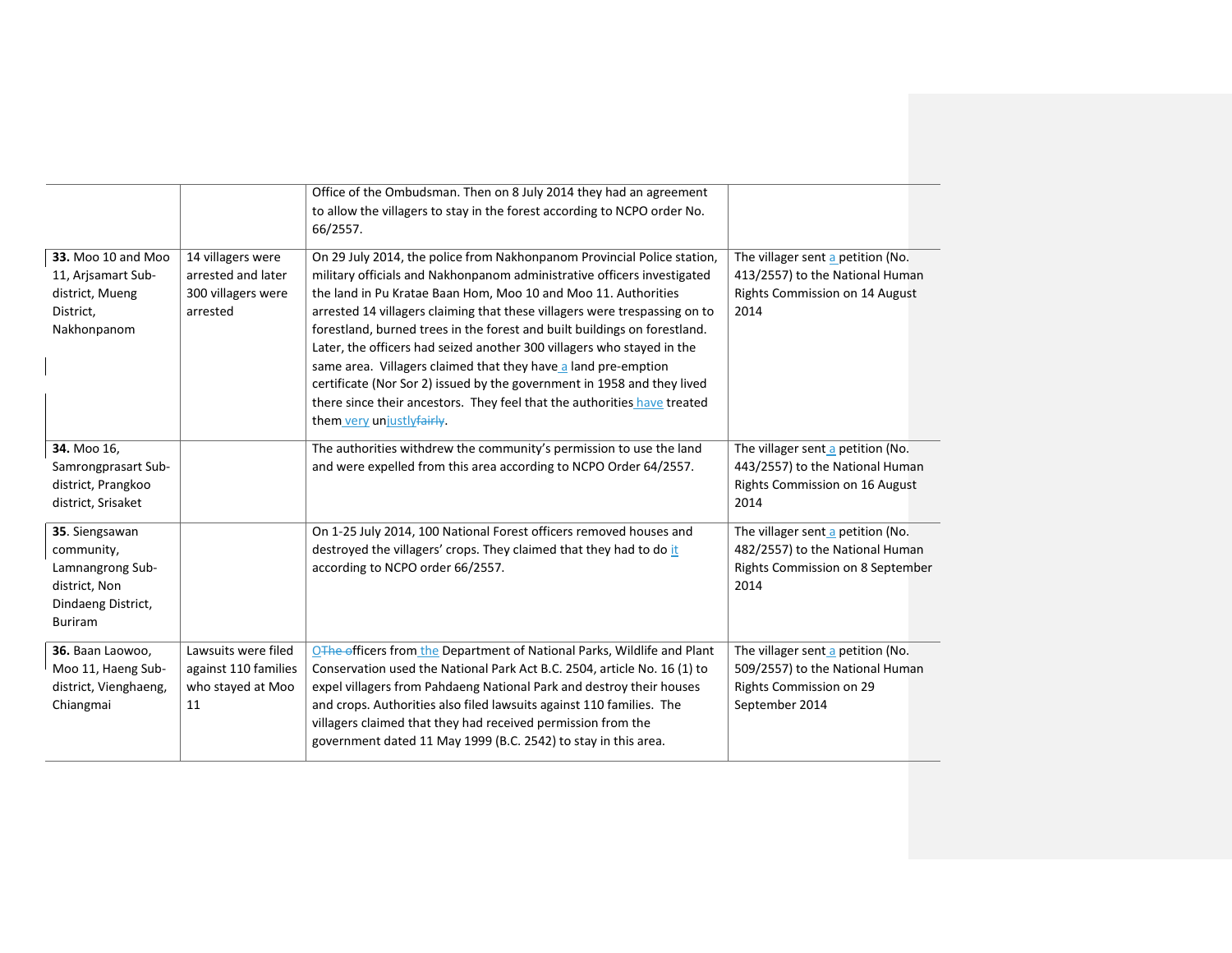| 37. Koh Samed,     | This community even asked NHRC to investigate this case and submit its   | The villager sent a petition (No. |
|--------------------|--------------------------------------------------------------------------|-----------------------------------|
| Rayong             | report to Prime Minister. Prime Minister ordered the Samed provincial    | 510/2557) to the National Human   |
|                    | authorities to issue the land deed to villagers but no further action    | Rights Commission on 29           |
|                    | occurred. The Rayong Govenor still states that Koh Samed land belongs    | September 2014                    |
|                    | to the Treasury Department but in fact only the land around 2            |                                   |
|                    | lighthouses actuallythat belongs to the Treasury Department. Villagers   |                                   |
|                    | lived here before the government declared it to be a national park.      |                                   |
|                    | NHRC, villagers and Pe Sub-district Administrative Organization had a    |                                   |
|                    | meeting and concluded that they will measure the boundary where the      |                                   |
|                    | villagers can live and establish a map. Now the process of making the    |                                   |
|                    | map is finished and Pe Sub-district Administrative Organization has      |                                   |
|                    | delivered this map to the Land Deed Department as supporting             |                                   |
|                    | evidence. The Pe Sub-district Administrative Organization agreed to      |                                   |
|                    | allow villagers to continue living on this land.                         |                                   |
| 38. Moo 19, Mae    | On 15 September 2014, the forest rangers from Mae Wang National Park     | The villager sent a petition (No. |
| Win Sub-district,  | had put up a signboard threatening villagers with taking their land from | 539/2557) to the National Human   |
| Mae Wang District, | villagers and expelling them villagers from their land using NCPO Orders | Rights Commission on 9 October    |
| Chiangmai          | 64/2557 and 66/2557. The villagers claimed that this land is under the   | 2014                              |
|                    | process of receiving a community land deed. But, since the authorities   |                                   |
|                    | are using the over-arching all-powerful NCPO orders to expel them from   |                                   |
|                    | the land, the community needs NHRC to step into this case.               |                                   |
|                    |                                                                          |                                   |
|                    |                                                                          |                                   |

Source:

National Human Right Commission

Areerat, K. (2014, October 29). *About 40 Karen Prosecuted for Forest Encroachment*. Retrieved November 13, 2014, from PrachaThai Englsih: http://prachatai.org/english/node/4450